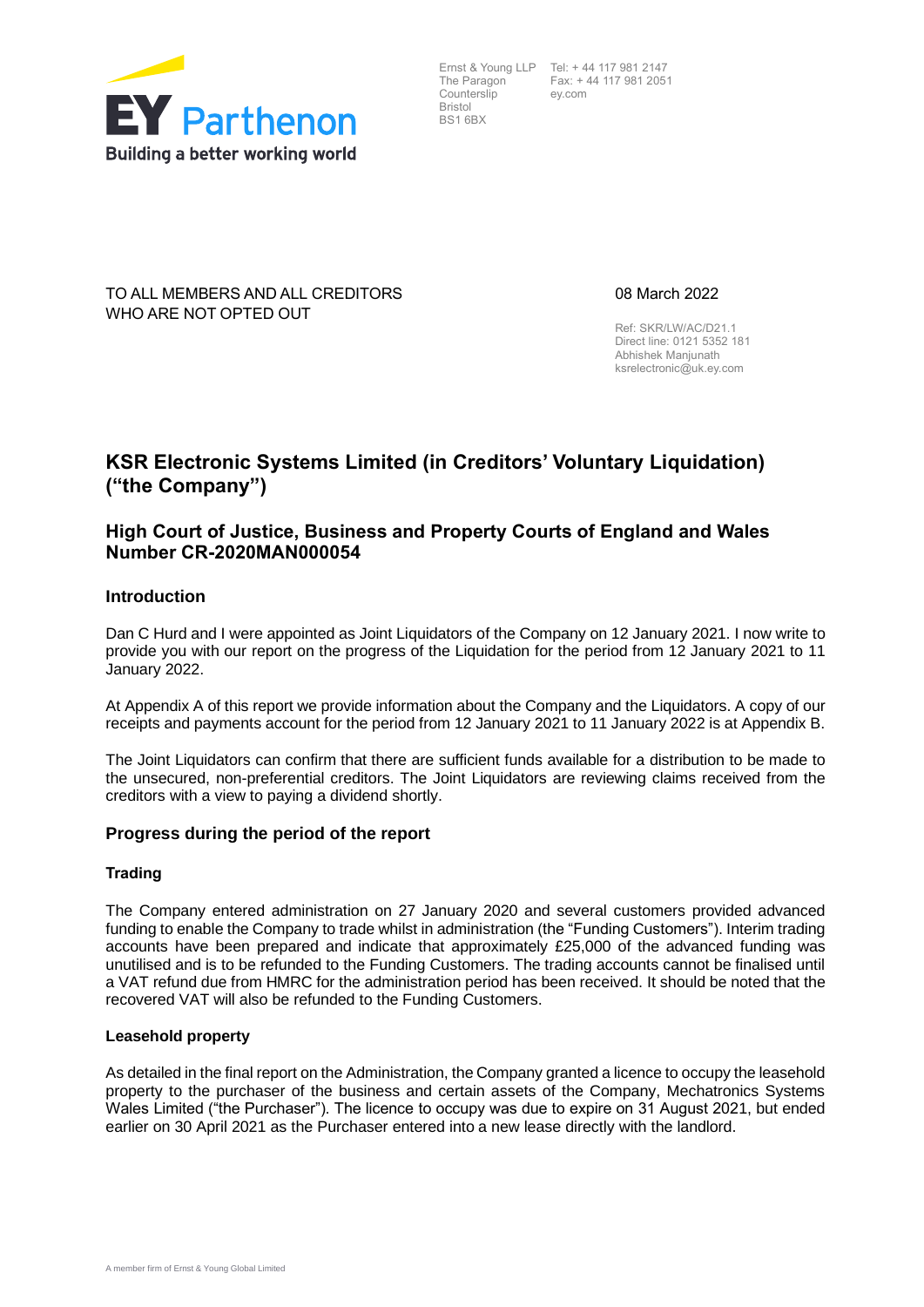

## **VAT**

The Company was a member of a VAT Group, together with non-trading holding companies Electronic Motion Systems Holdings Limited and KSR EMS Holdings Limited ("the VAT Group"). The Company was removed from the VAT Group and re-registered with a sole VAT registration from 27 January 2022, the date it entered administration.

The Company continued to trade in administration and import VAT was paid on several purchases. C79 certificates from February 2020 to April 2020 were issued in the Company's name but incorrectly referred to the Group VAT registration number. C79 certificates from May 2020 to July 2020 were incorrectly issued in the name of KSR EMS Holding Limited, as a remaining member of the VAT Group. These issues have delayed the recovery of the import VAT from HMRC but the sum of £86,910,19 is rightfully due to the Company.

The Joint Liquidators have submitted a VAT return seeking to recover the import VAT.

Once the VAT reclaim is received from HM Revenue and Customs, it will be possible to finalise the trading accounts and to issue the refunds to the Funding Customers.

#### **Corporation tax**

Corporation tax returns for the Administration trading period from 27 January 2020 to 30 June 2020 and from 1 July 2020 to the end of the Administration have been submitted on 29 June 2021 and 3 December 2021 respectively. Based on the tax returns filed, the Joint Liquidators are of the opinion that there is no corporation tax liability for the period 01 July 2020 to 11 January 2021.

The corporation tax return for the period 12 Jan 2021 to 11 Jan 2022 will be filed shortly.

#### **Work which remains to be done**

#### **Trading Accounts**

The Joint Liquidators are pursuing the VAT refund due from HMRC to enable the trading position to be finalised.

#### **Payment of a dividend to unsecured, non-preferential creditors**

A total of 96 claims have been received from unsecured creditors totalling £17.5m. In advance of paying a dividend to the unsecured creditors, we commenced the adjudication process during the period and have contacted several creditors seeking further information in respect of claims received. The adjudication process remains ongoing.

Upon completion of the adjudication process, the Joint Liquidators will issue a notice of intended dividend to formally commence the dividend process.

Until all creditor claims are received and the adjudication process is completed, we will not be in a position to provide details of the exact rate of the dividend available to the unsecured creditors. However, as previously reported the dividend amount is anticipated to be in the region of 25 pence in the pound. Please note that this is an estimate and should not be depended upon as an entitlement to payment from the Company's assets. The Joint Liquidators, their firm, its members, partners and staff and advisers accept no liability to any party for any reliance placed upon this estimate.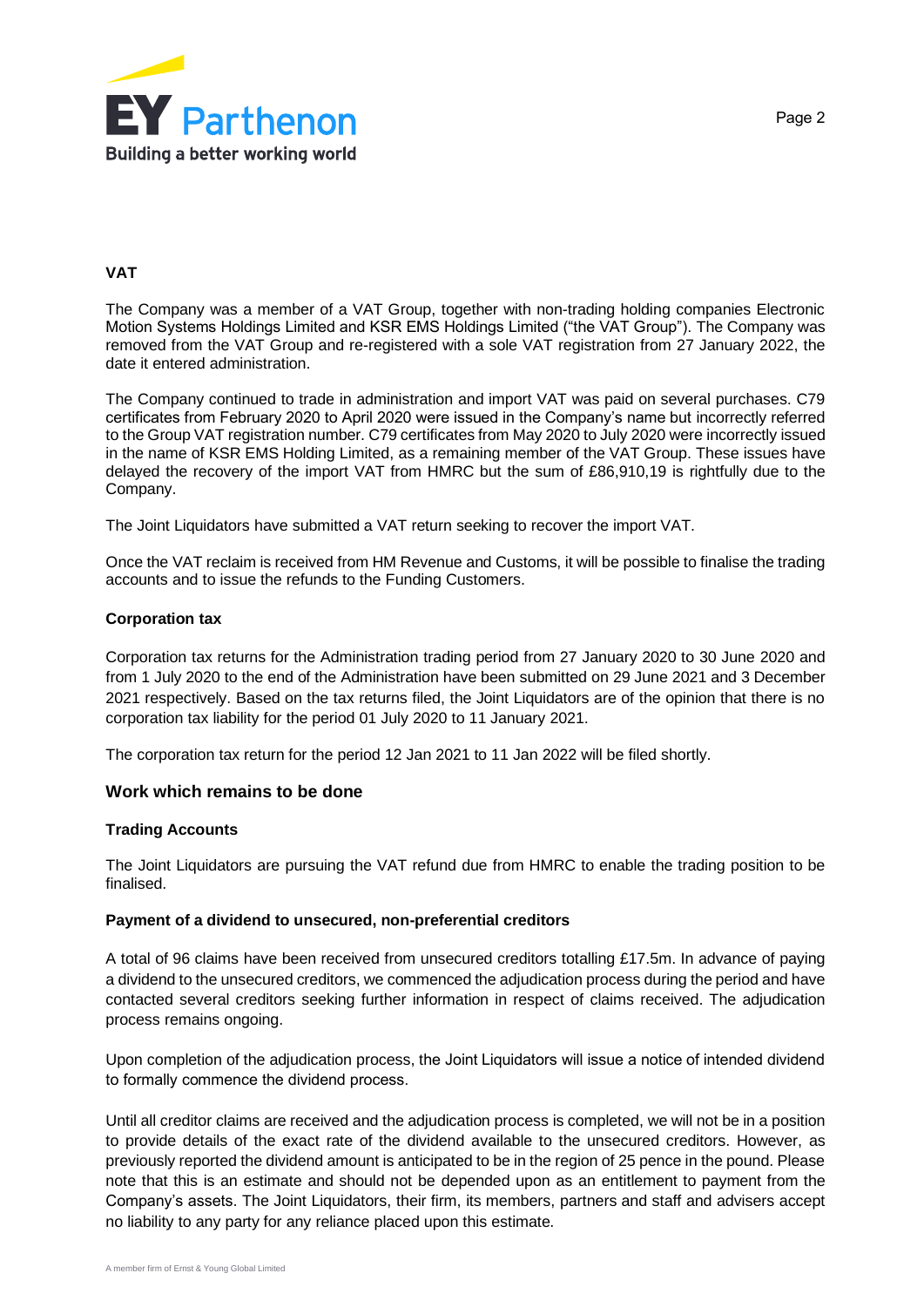

## **Joint Liquidators' remuneration**

Our remuneration was fixed on the basis of time properly given by the Joint Liquidators and their staff in dealing with matters arising in the Creditors' Voluntary Liquidation at the hourly rates set out below, by a resolution of the creditors on 17 June 2020.

During the period covered by this report, the Joint Liquidators have charged remuneration of £140,925. In the period covered by this report, no remuneration has been drawn.

In accordance with Rule 18.20(4) of The Insolvency (England and Wales) Rules 2016, the basis of remuneration fixed in the Administration continues to apply in the CVL. Attached at Appendices C and D are an analysis of the time spent, an explanation of the work done and a comparison with the fee estimate dated 28 May 2020.

The total of the Joint Administrators' and Joint Liquidators' remuneration is not expected to exceed the amount provided for in the fee estimate.

## **Joint liquidators' statement of expenses incurred**

During the period covered by this report, we have incurred expenses totalling £132,996.77 net of VAT, as set out in the receipts and payments account for the period from 12 January 2021 to 11 January 2022 attached at Appendix B.

| Type of<br><b>Expense</b>                  | Per<br><b>Estimate</b><br><b>Dated</b><br>28 May 2020 | Paid as at<br>8 January<br>2021 | Paid in<br><b>Period</b> | Outstanding | <b>Total</b> |
|--------------------------------------------|-------------------------------------------------------|---------------------------------|--------------------------|-------------|--------------|
| Legal Fees                                 | 75,000                                                | 187,090                         | 30,715                   | 625         | 218,430      |
| Agents' fees                               | 125,000                                               | Nil                             | 8,679                    | 5,000       | 13,679       |
| Insurance                                  | 16,500                                                | 995                             | 95                       | Nil         | 1,090        |
| <b>Employee Costs</b>                      | 70,000                                                | 2,130                           | 1,295                    | Nil         | 3,425        |
| <b>Property Costs</b>                      | 255,000                                               | 221,482                         | 90,120                   | Nil         | 311,602      |
| Repairs and<br>Maintenance                 | 25,000                                                | 0                               | 1,986                    | Nil         | 1,986        |
| <b>Bank Charges and</b><br><b>Interest</b> | 10,000                                                | 2,737                           | 7                        | Nil         | 2,744        |
| <b>Exchange Loss</b>                       | Nil                                                   | Nil                             | Nil                      | Nil         | Nil          |

The expenses can be summarised as follows: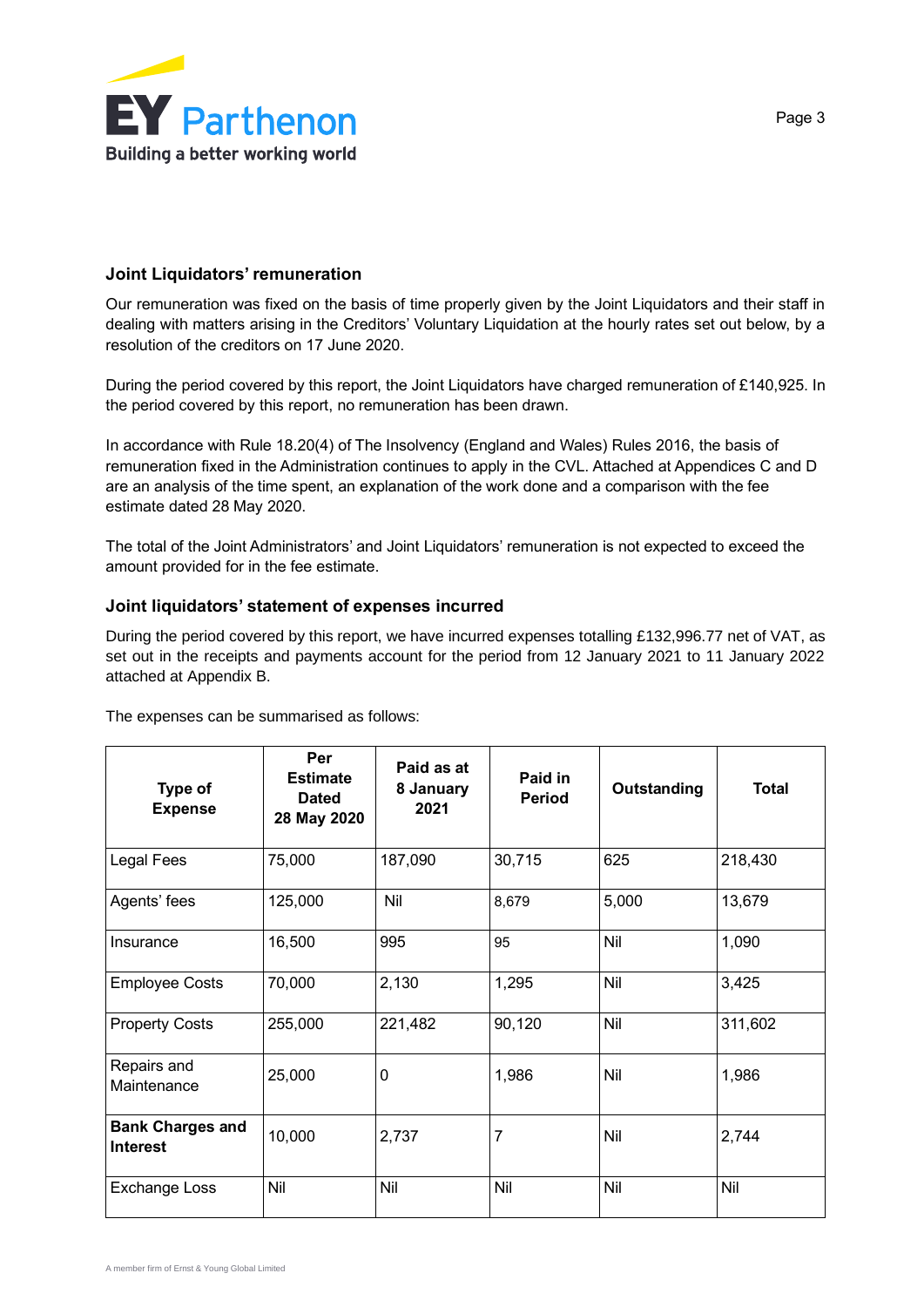

| Type of<br><b>Expense</b> | Per<br><b>Estimate</b><br><b>Dated</b><br>28 May 2020 | Paid as at<br>8 January<br>2021 | Paid in<br><b>Period</b> | Outstanding | <b>Total</b> |
|---------------------------|-------------------------------------------------------|---------------------------------|--------------------------|-------------|--------------|
| <b>Statutory Costs</b>    | 10,000                                                | 95                              | 99                       | Nil         | 194          |
| <b>Corporation Tax</b>    | Nil                                                   | Nil                             | Nil                      | Nil         | Nil          |
| <b>Royalty Payment</b>    | Nil                                                   | 8,123                           | Nil                      | Nil         | 8,123        |
| <b>Total</b>              | 586,500                                               | 422,652                         | 132,996                  | 5,625       | 561,273      |

During the period covered by this report, the Joint Liquidators have incurred Category 1 disbursements totaling £1,608 which are set out in Appendix C.

The total of the Joint Administrators' and Joint Liquidators' expenses are not expected to exceed the amount provided for in the estimate provided to creditors dated 28 May 2020.

#### **Creditors' rights to further information about, and challenge, remuneration and expenses**

The statutory provisions relating to remuneration are set out in Chapter 4 of Part 18 of the Insolvency (England and Wales) Rules 2016. Further information is given in the Association of Business Recovery Professionals' publication 'A Creditors' Guide to Liquidators'' Fees', a copy of which may be accessed from the web site of the Institute of Chartered Accountants in England and Wales at <https://www.icaew.com/en/technical/insolvency/creditors-guides> or is available in hard copy upon written request to the Joint Liquidators.

In certain circumstances, creditors are entitled to request further information about our remuneration and expenses, or to apply to court if they consider the costs to be excessive (Rules 18.9 and 18.34 of the Insolvency (England and Wales) Rules 2016). Further information is provided in 'A Creditors' Guide to Liquidators' Fees' referred to above.

### **Investigations**

The former Joint Administrators submitted a conduct report during the Administration period to the Insolvency Service in respect of the Company's directors on 24 April 2020. The contents of this report are confidential. No further work has been undertaken in the period covered by this report, no investigations are continuing, and no third-party funding has been provided.

### **Other matters**

The Joint Liquidators request that creditors respond promptly to any requests for additional information in respect of claims made against the Company and, if you have a claim that you have not yet submitted, please download a proof of debt form from https://www.ey.com/en\_uk/ksrelectronic-administration and return it together with any available supporting documentation, to Ernst & Young LLP, One Colmore Square, Birmingham, B4 6HQ, marked for the attention of Charlotte Warman, or, alternatively, send it to the following email address: **ksrelectronic@uk.ey.com**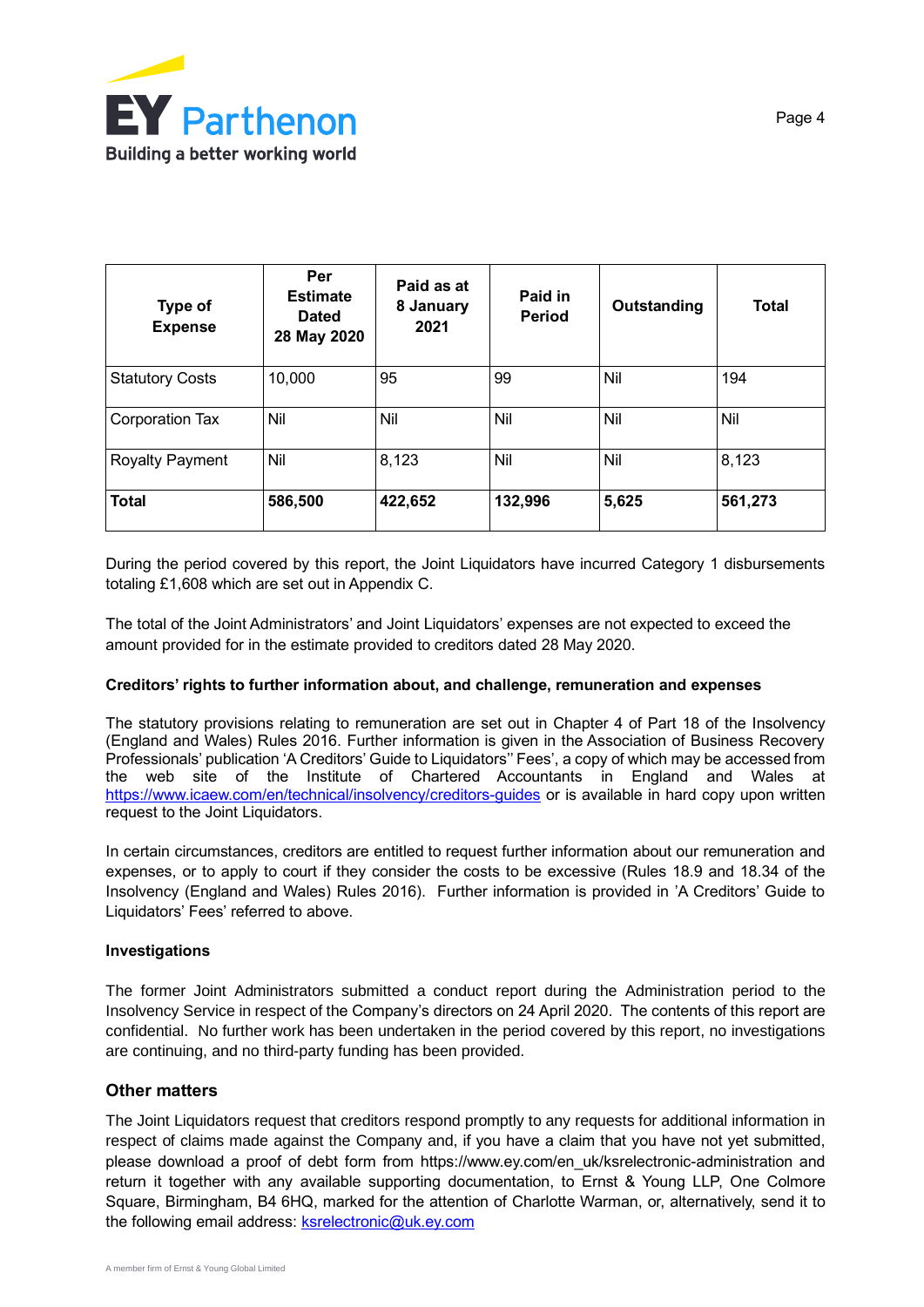

Yours faithfully for KSR Electronic Systems Limited (In Creditors Voluntary Liquidation)

Lucy Winterborne Joint Liquidator

L Winterborne is licensed in the United Kingdom to act as an insolvency practitioner by the Insolvency Practitioners Association. D C Hurd is licensed in the United Kingdom to act as an insolvency practitioner by The Institute of Chartered Accountants in England and Wales.

The Joint Liquidators may act as data controllers of personal data as defined by the UK General Data Protection Regulation (as incorporated in the Data Protection Act 2018), depending upon the specific processing activities undertaken. Ernst & Young LLP and/or the Company may act as a data processor on the instructions of the Joint Liquidators. Personal data will be kept secure and processed only for matters relating to the Joint Liquidator's appointment. The Office Holder Data Privacy Notice can be found a[t www.ey.com/uk/officeholderprivacy.](https://www.ey.com/uk/officeholderprivacy)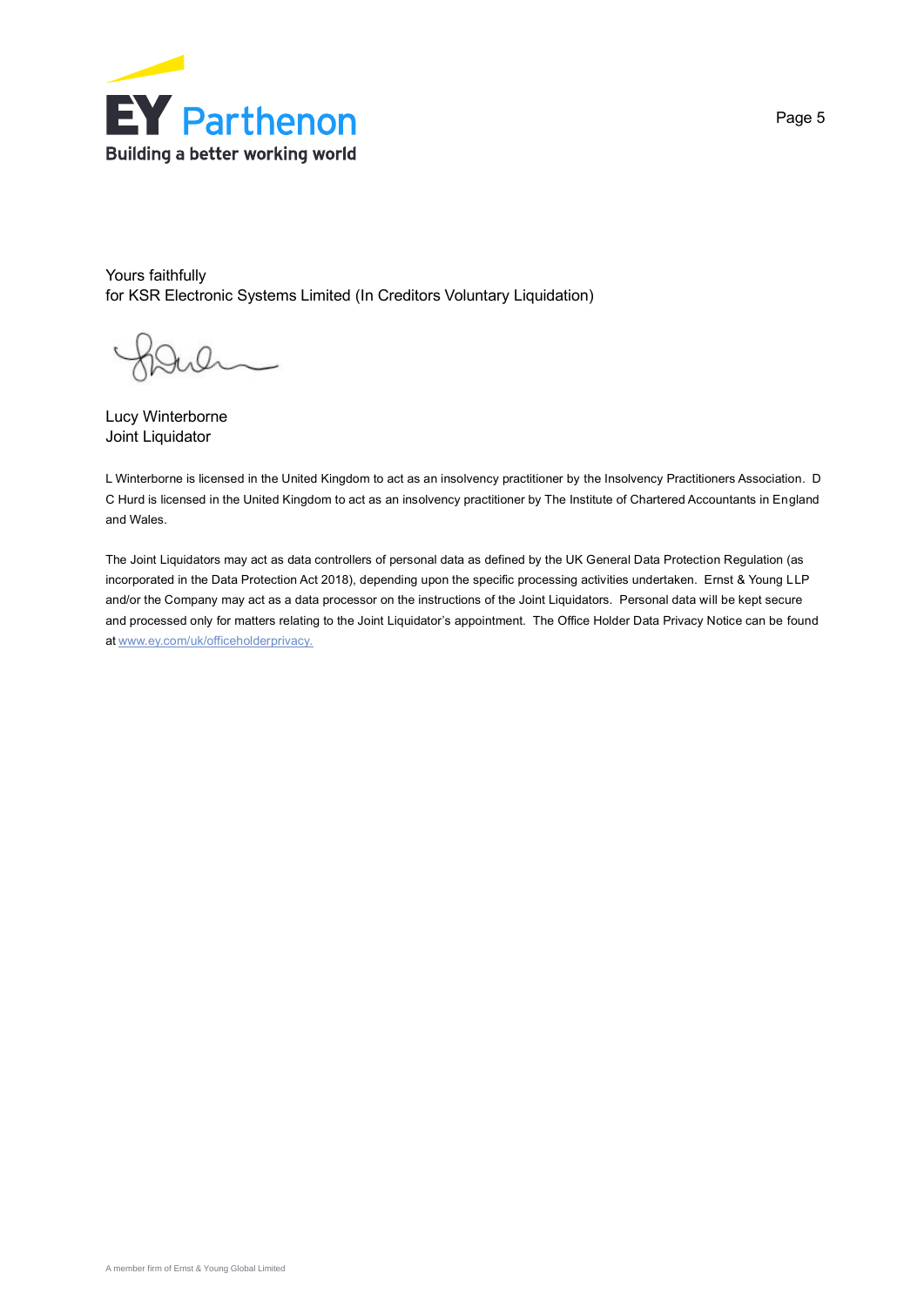

# **Appendix A**

# **Information about the Company and the Liquidators**

| Registered office address of the Company:                               | <b>KSR Electronic Systems Limited</b><br>c/o Ernst & Young LLP<br>The Paragon<br>Counterslip<br><b>Bristol</b><br><b>BS1 6BX</b> |                                                                             |
|-------------------------------------------------------------------------|----------------------------------------------------------------------------------------------------------------------------------|-----------------------------------------------------------------------------|
| Registered number:                                                      | 03648720                                                                                                                         |                                                                             |
| Date of appointment of the Joint Liquidators:                           | 12 January 2021                                                                                                                  |                                                                             |
| Details of any changes of liquidator:                                   | None                                                                                                                             |                                                                             |
| Full names of the liquidators:                                          |                                                                                                                                  | Lucy Winterborne and Daniel Christopher Hurd                                |
| Office holder number(s):                                                | 21130 and 20030                                                                                                                  |                                                                             |
| Liquidators' address(es):                                               |                                                                                                                                  |                                                                             |
|                                                                         | Ernst & Young LLP<br>The Paragon<br>Counterslip<br><b>Bristol</b><br><b>BS1 6BX</b>                                              | Ernst & Young LLP<br>One Colmore Square<br>Birmingham<br>B <sub>4</sub> 6HQ |
| Telephone number:                                                       | 0121 393 9938                                                                                                                    |                                                                             |
| Name of alternative person to contact with enquiries<br>about the case: | Charlotte Warman                                                                                                                 |                                                                             |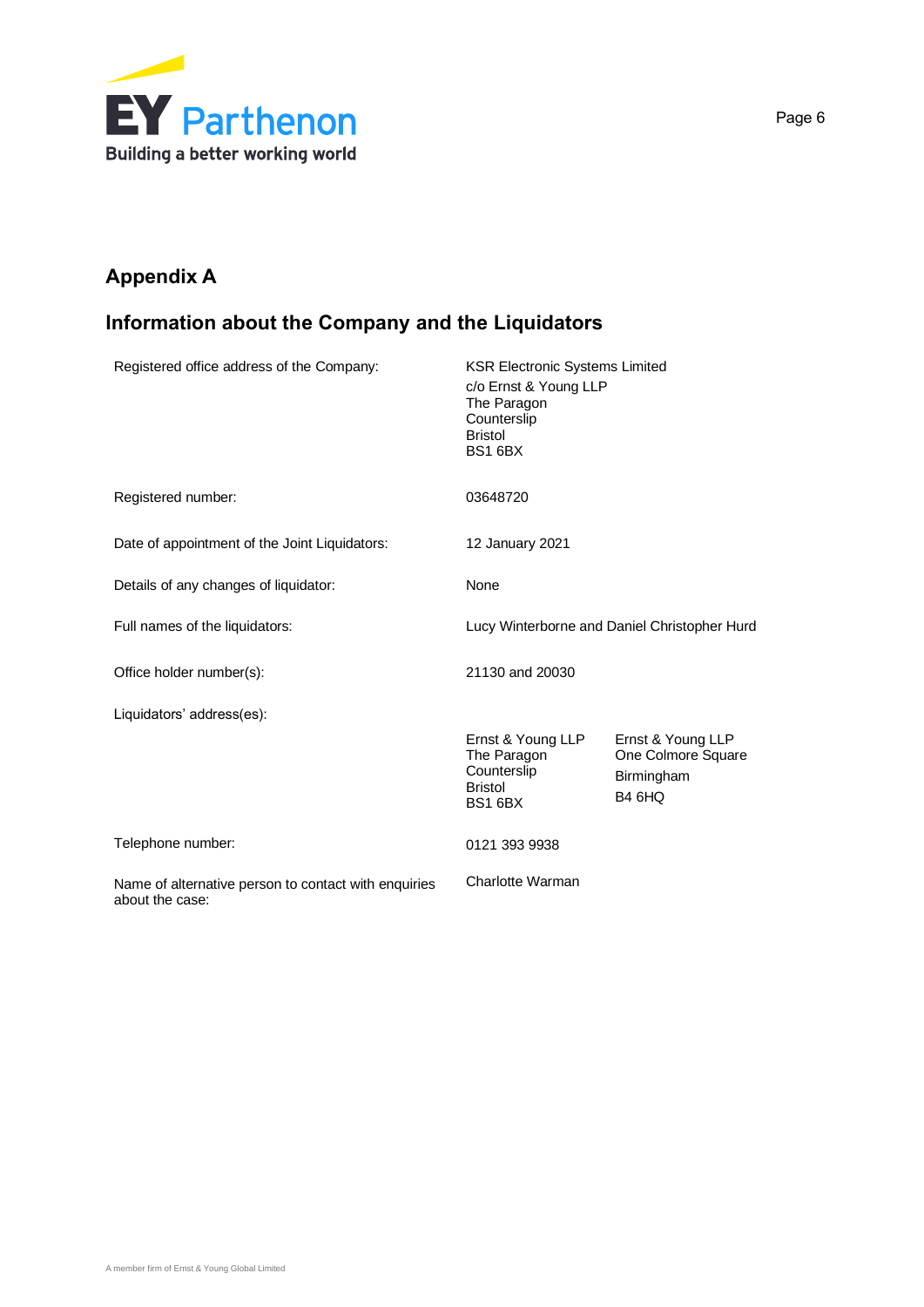

# **Appendix B**

# **Joint Liquidators' receipts and payments account for the period from 12 January 2021 to 11 January 2022**

**KSR Electronic Systems Limited (in Creditors Voluntary Liquidation) Receipts and Payments Account 12 January 2021 to 11 January 2022**

|                                              | GBP           |
|----------------------------------------------|---------------|
| <b>Receipts</b>                              |               |
| <b>Funds transferred from Administration</b> | 5,835,704.25  |
| VAT reclaim from administration              | 144,819.60    |
| Licence Fee Income                           | 60,000.00     |
| Pre-appointment reimbursements               | 5,061.91      |
| <b>Bank Interest</b>                         | 554.95        |
| Total                                        | 6,046,140.71  |
| <b>Payments</b>                              |               |
| Legal fees                                   | (30, 715.00)  |
| <b>Employee benefits</b>                     | (1,282.32)    |
| Repairs, Renewals and Calibration            | (1,986.00)    |
| <b>Employers NIC</b>                         | (13.11)       |
| Telephone                                    | (59.80)       |
| <b>Public Notices</b>                        | (99.45)       |
| Other Professional Fees                      | (8,678.99)    |
| <b>Sundry Expenses</b>                       | (60.00)       |
| Rent                                         | (90,000.00)   |
| Insurance                                    | (95.20)       |
| Bank charges and interest                    | (6.90)        |
| Total                                        | (132, 996.77) |
| Net receipts and payments                    | 5,913,143.94  |
| <b>Represented By</b>                        |               |
| RBS-GBP-32382730-IB Current                  | 5,913,143.94  |
| <b>Total Represented By</b>                  | 5,913,143.94  |

# **Notes**

- 1. Receipts and payments are stated net of VAT.
- 2. These accounts do not reflect estimated future realisations or associated costs.
- 3. As part of the final trading account, an estimated sum of £25,000 transferred from the administration trading period will be returned to the Funding Customers. This excludes the awaited VAT reclaim of £86,910.19 which will be passed through to the Funding Customers when received from HMRC.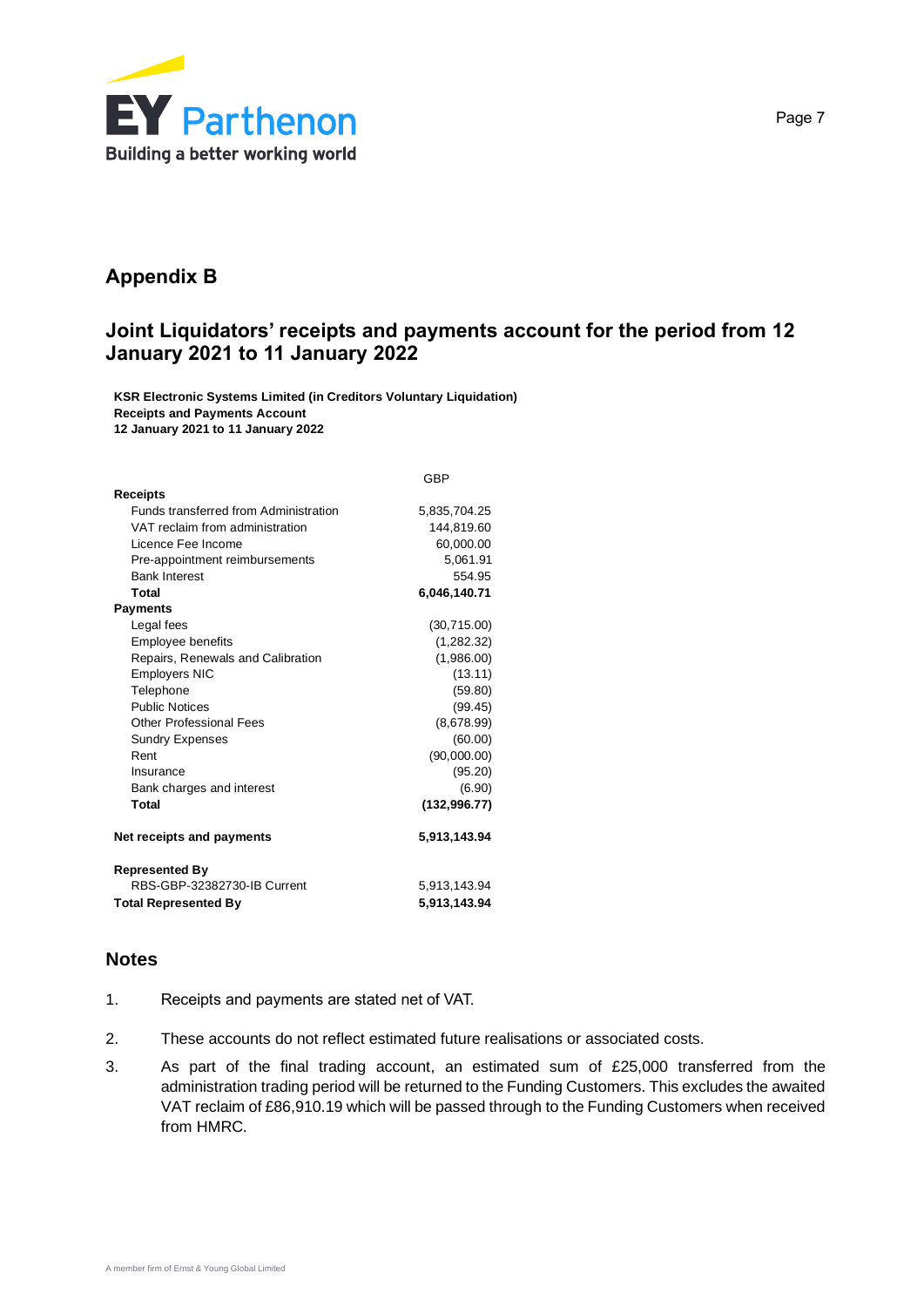

# **Appendix C**

**Joint Liquidators' time costs and disbursements for the period from 12 January 2021 to 11 January 2022 and a comparison with the fee estimate dated 28 May 2020**

|                           |                    | <b>Per Fee Estimate</b> |                     |                    | Actual in this Administration period |                     |                          | Actual in this CVL period |                     |                    | Total              |                     |
|---------------------------|--------------------|-------------------------|---------------------|--------------------|--------------------------------------|---------------------|--------------------------|---------------------------|---------------------|--------------------|--------------------|---------------------|
|                           | <b>Total hours</b> | Total costs<br>(E)      | Average rate<br>(E) | <b>Total hours</b> | Total costs<br>(E)                   | Average rate<br>(E) | <b>Total hours</b>       | Total costs<br>(E)        | Average rate<br>(E) | <b>Total hours</b> | Total costs<br>(E) | Average rate<br>(E) |
| Administration & Planning | 481.1              | 137.671.5               | 286.2               | 261.4              | 91.240.5                             | 349.0               | 71.3                     | 23,600.0                  | 331.0               | 332.7              | 114,840.5          | 345.2               |
| Creditors                 | 219.1              | 58.149.5                | 265.4               | 179.7              | 50.845.0                             | 282.9               | 165.6                    | 54.477.5                  | 329.0               | 345.3              | 105.322.5          | 305.0               |
| Debtors                   | 13.4               | 6.932.0                 | 517.3               | 14.2               | 7.420.0                              | 522.5               | $\sim$                   |                           | $\sim$              | 14.2               | 7.420.0            | 522.5               |
| Employees                 | 233.9              | 90.157.5                | 385.5               | 145.3              | 59.111.0                             | 406.8               | 19.3                     | 5.605.5                   | 290.4               | 164.6              | 64.716.5           | 393.2               |
| <b>Immediate Tasks</b>    | 26.9               | 10.878.5                | 404.4               | 26.9               | 10.878.5                             | 404.4               | 7.5                      | 4.575.0                   | 610.0               | 34.4               | 15.453.5           | 449.2               |
| Investigation & CDDA      | 75.9               | 30.750.5                | 405.1               | 85.9               | 35.870.5                             | 417.6               | $\sim$                   |                           | $\sim$              | 85.9               | 35.870.5           | 417.6               |
| Job Acceptance & Strategy | 1.8                | 697.0                   | 387.2               | 2.3                | 1.147.0                              | 498.7               | 0.5                      | 237.5                     | 475.0               | 2.8                | 1.384.5            | 494.5               |
| Legal Issues              | 0.7                | 524.5                   | 749.3               | 6.2                | 4.523.0                              | 729.5               | 0.3                      | 156.0                     | 520.0               | 6.5                | 4.679.0            | 719.8               |
| <b>Members</b>            | 0.5                | 450.0                   | 900.0               | 1.3                | 938.0                                | 721.5               | 1.0                      | 805.0                     | 805.0               | 2.3                | 1.743.0            | 757.8               |
| Other Assets              | 43.9               | 27,865.0                | 634.7               | 31.9               | 19,960.0                             | 625.7               | 0.2                      | 95.0                      | 475.0               | 32.1               | 20.055.0           | 624.8               |
| <b>Other Matters</b>      | 66.9               | 37.117.5                | 554.8               | 89.6               | 24.526.5                             | 273.7               | 1.7                      | 527.0                     | 310.0               | 91.3               | 25.053.5           | 274.4               |
| Property                  | 11.6               | 6,515.0                 | 561.6               | 8.0                | 5.579.0                              | 697.4               | 20.1                     | 14.590.5                  | 725.9               | 28.1               | 20.169.5           | 717.8               |
| Reporting                 | 217.3              | 80.525.0                | 370.6               | 88.8               | 36.629.5                             | 412.5               | 20.5                     | 6,726.0                   | 328.1               | 109.3              | 43.355.5           | 396.7               |
| Retention of Title        | 6.3                | 2.992.5                 | 475.0               | 6.3                | 2.992.5                              | 475.0               | $\sim$                   |                           | $\sim$              | 6.3                | 2.992.5            | 475.0               |
| Sale of Business          | 318.0              | 163.571.0               | 514.4               | 248.2              | 144.269.5                            | 581.3               | $\overline{\phantom{a}}$ |                           |                     | 248.2              | 144.269.5          | 581.3               |
| <b>Statutory Duties</b>   | 163.8              | 63.228.0                | 386.0               | 231.2              | 109.513.0                            | 473.7               | 1.2                      | 659.5                     | 549.6               | 232.4              | 110.172.5          | 474.1               |
| Trading                   | 3.223.1            | 1.356.995.5             | 421.0               | 2.528.7            | 1.005.386.0                          | 397.6               | 0.3                      | 183.0                     | 610.0               | 2,529.0            | 1.005.569.0        | 397.6               |
| VAT & Taxation            | 115.3              | 37.640.0                | 326.5               | 144.4              | 41,777.0                             | 289.3               | 89.2                     | 28,687.5                  | 321.6               | 233.6              | 70.464.5           | 301.6               |
| Total                     | 5.219.5            | 2.112.660.5             | 404.8               | 4.100.3            | 1.652.606.5                          | 403.0               | 398.7                    | 140.925.0                 | 353.5               | 4.499.0            | 1.793.531.5        | 398.7               |

| <b>Category 1 Disbursements</b> |        |
|---------------------------------|--------|
| Postage and printing            | 96.85  |
| Bonding                         | 1288.2 |
| Subsistence                     | 22348  |
| Total                           | 1608.5 |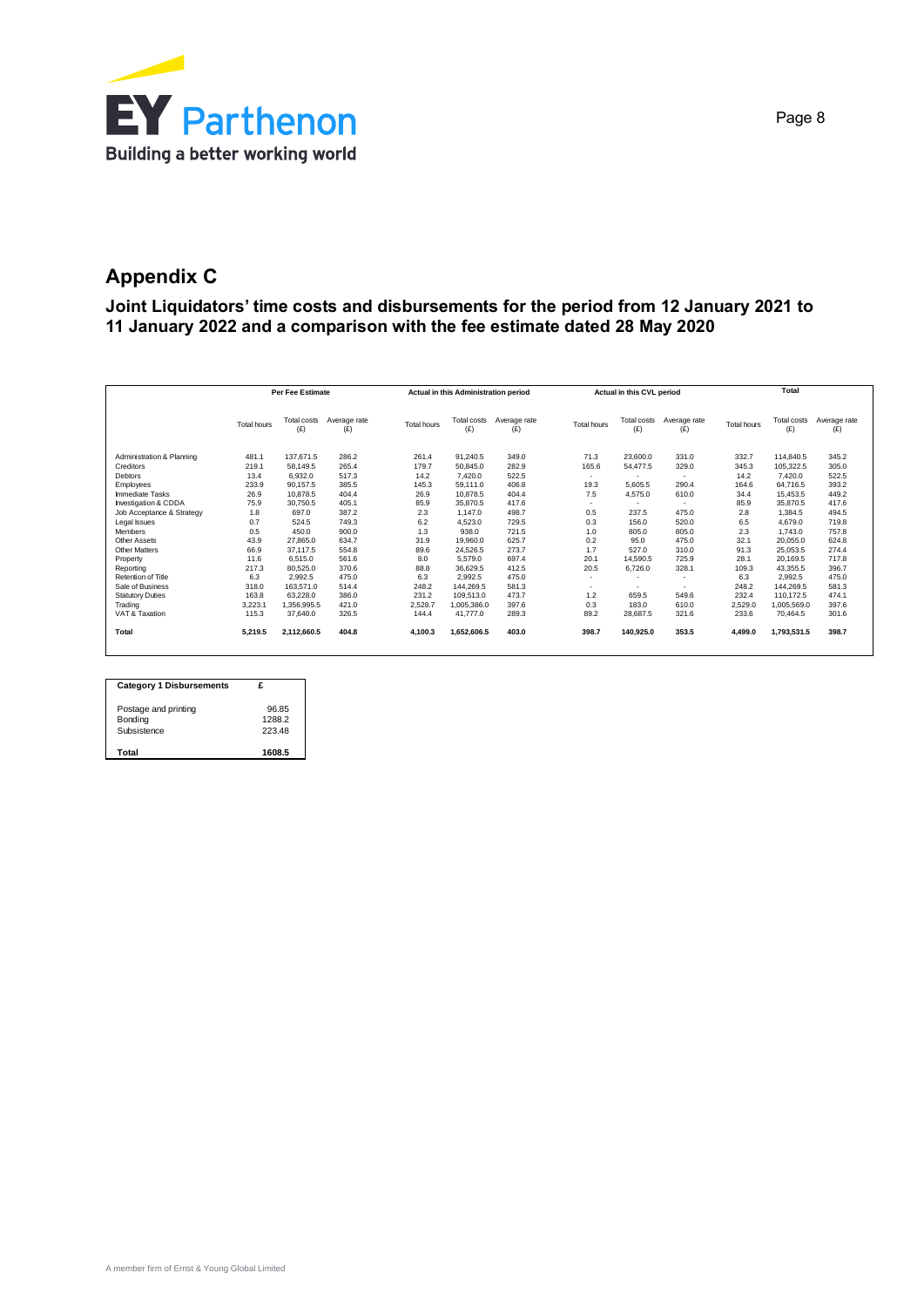

# **Appendix D**

# **Joint Liquidators' time costs – explanation of work done during the Administration period, CVL period and ongoing**

| <b>Category of work</b>     | Description of work done during the administration period                                                                                                                                                                                                                                                                                          |
|-----------------------------|----------------------------------------------------------------------------------------------------------------------------------------------------------------------------------------------------------------------------------------------------------------------------------------------------------------------------------------------------|
| Accounting & Administration | ▶ Overall management of the case, treasury and accounting functions, statutory<br>compliance diaries and time cost reporting                                                                                                                                                                                                                       |
| Creditors                   | Receipt and recording of creditor claims.<br>▶<br>Correspondence with creditors.<br>Processing distributions to preferential creditors.                                                                                                                                                                                                            |
| <b>Debtors</b>              | Reviewing the Company's debtors ledger, collating information on the<br>▶<br>outstanding balances and realising the book debts of the Company.                                                                                                                                                                                                     |
| <b>Employee Matters</b>     | Assessing staffing requirements and making redundancies.<br>▶<br>Dealing with employee enquiries.<br>▶<br>Processing employee claims.<br>Dealing with TUPE related matters prior to the sale of the business and certain<br>assets of the Company.<br>Dealing with matters relating to claims under the Government's Job Retention<br>▶<br>Scheme. |
| <b>Immediate Tasks</b>      | Completion of work streams requiring immediate attention following the<br>▶<br>appointments, in order to execute the strategy outlined in the Proposals.                                                                                                                                                                                           |
| Investigations              | Investigations into the Company's affairs in accordance with Statement of<br>▶<br>Insolvency Practice 2 "Investigations by Office Holders".<br>The Joint Administrators' reports on the conduct of the directors under the<br>▶<br>Company Directors Disqualification Act 1986.<br>Further investigations as necessary.<br>▶                       |
| Job Acceptance & Strategy   | Matters relating to the appointments and initial planning of the administration<br>▶<br>strategy, including meetings with the Companies' directors and management<br>and formulating and executing the strategy adopted.<br>Considering exit routes from administration and implementing the most<br>▶<br>appropriate route.                       |
| Legal Issues                | Dealing with any ad hoc legal issues.<br>▶                                                                                                                                                                                                                                                                                                         |
| <b>Members</b>              | Liaising with the Company's shareholders<br>▶                                                                                                                                                                                                                                                                                                      |
| <b>Other Assets</b>         | Realising value from the Company's other assets.<br>▶<br>Assessing, quantifying and seeking to realise value from assets not recorded<br>▶<br>in the management accounts of the Company at the date of appointment.                                                                                                                                |
| <b>Other Matters</b>        | Dealing with any assets owned by third parties.<br>▶<br>Recovery of the Companies' physical books and records, and electronic<br>records (including a back-up of Companies' servers and systems).                                                                                                                                                  |
| Property                    | Liaising with the landlord of the Company's premises.<br>▶<br>Realising value from the Company's leasehold interests (if any).<br>▶                                                                                                                                                                                                                |
| Reporting                   | Preparing the Joint Administrators' Statement of Proposals, six monthly<br>▶<br>progress reports and final report.                                                                                                                                                                                                                                 |
| <b>Retention of Title</b>   | Assessment and settlement of claims for retention of title from the Company's<br>▶<br>suppliers (if applicable).                                                                                                                                                                                                                                   |

Page 9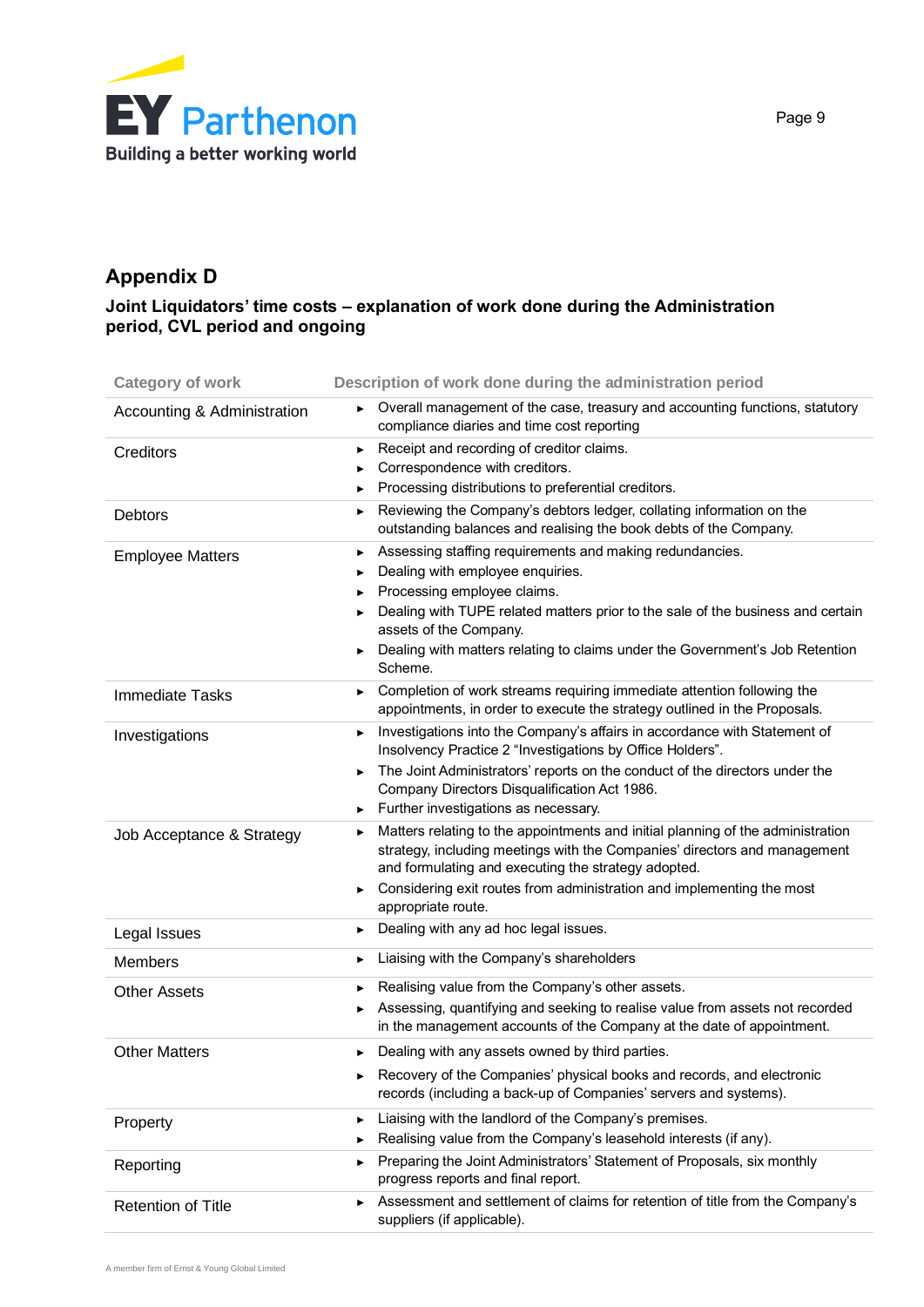

| Sale of Business        | Liaising with interested parties whilst seeking to achieve a sale of the<br>business, including preparation of financial and other information.<br>Sale of the business and/or assets of the Company in pursuance of the<br>Administrators' objectives.                                                                                                                                                                                  |
|-------------------------|------------------------------------------------------------------------------------------------------------------------------------------------------------------------------------------------------------------------------------------------------------------------------------------------------------------------------------------------------------------------------------------------------------------------------------------|
|                         | Liaising with the Purchaser and its advisors and relevant suppliers in relation<br>▶<br>to transitional arrangements.                                                                                                                                                                                                                                                                                                                    |
| <b>Statutory Duties</b> | Completion of statutory requirements of the administrations, including<br>▶<br>notifications to creditors and members, advertising the appointment and<br>sending to creditors and filing at Companies House.                                                                                                                                                                                                                            |
| Trading                 | $\blacktriangleright$ Formulating the trading strategy.<br>Trading the Company in Administration.<br>Working with Company staff to oversee trading activities.<br>Accounting and banking issues relating to trading including tracking of<br>receipts, making payments to suppliers and employees and production of<br>monthly accounts.<br>Liaising with suppliers and customers.<br>Employee issues pertaining to trading the Company. |
| VAT & Taxation          | Preparing corporation tax and VAT returns, with input from EY VAT and tax<br>specialists.<br>Assessment of the VAT and tax treatment of transactions and agreements<br>entered into during the administrations.<br>► Preparing claims for VAT bad debt relief (if applicable).                                                                                                                                                           |

| <b>Category of work</b>     | Description of work done during the CVL period and ongoing                                                                   |
|-----------------------------|------------------------------------------------------------------------------------------------------------------------------|
| Accounting & Administration | ► Overall management of the case, treasury and accounting functions, statutory<br>compliance diaries and time cost reporting |
| <b>Creditors</b>            | Receipt and recording of creditor claims<br>$\blacktriangleright$                                                            |
|                             | Correspondence with creditors                                                                                                |
|                             | Adjudicating upon creditor claims received and corresponding with creditors<br>where additional information is required      |
|                             | Liaising with agents where specialised advice is required in relation to claims                                              |
| <b>Employee Matters</b>     | Processing employee claims                                                                                                   |
|                             | Liaising with the Redundancy Payments Service ('RPS') regarding employee<br>claims.                                          |
|                             | Preparation and reporting of P11D submission and RTI submissions                                                             |
|                             | Payment of Class 1 NIC contributions to HM Revenue & Customs.                                                                |
|                             | Dealing with ad-hoc employee matters                                                                                         |
| Immediate Tasks             | Completion of work streams requiring immediate attention following the<br>appointment                                        |
| Job Acceptance & Strategy   | Matters relating to the appointments and initial planning of the CVL strategy                                                |
| Legal Issues                | Dealing with any ad hoc legal issues<br>▶.                                                                                   |
| <b>Members</b>              | Liaising with the Company's shareholders                                                                                     |
| <b>Other Matters</b>        | Dealing with any assets owned by third parties                                                                               |
| Property                    | Liaising with the landlord and surveyors                                                                                     |